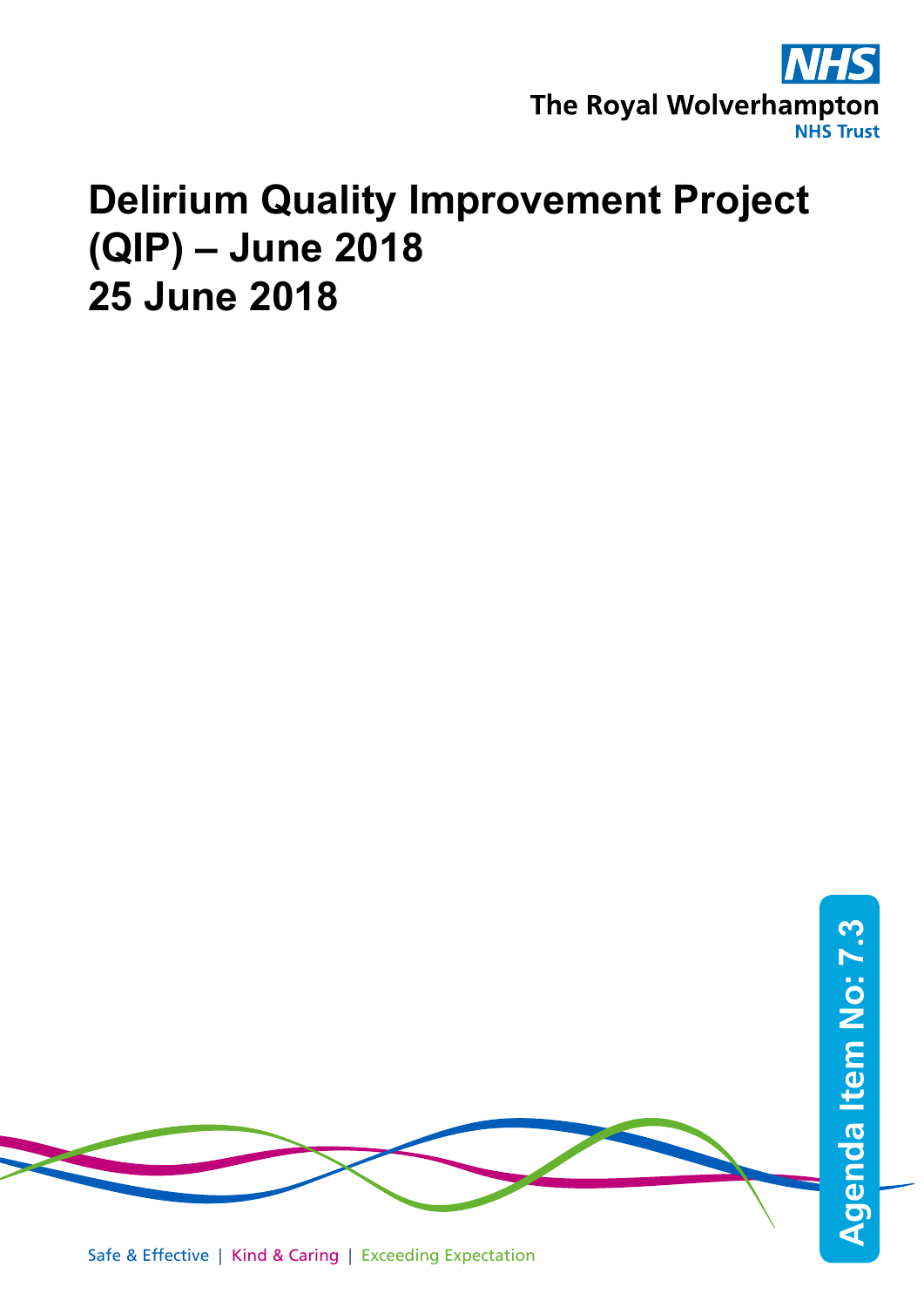## **Delirium Quality Improvement Project (QIP) – June 2018**

Drs Russell Taylor and Liz King

**Audit** – "a quality improvement process that seeks to improve patient care and outcomes through systematic review of care against explicit criteria and the implementation of change"

**QIP** - Quality improvement (QI) aims to improve the patient experience.

What are we trying to accomplish? How will we know change is an improvement? What changes can we make that will result in the improvements that we seek?

QI can be done using the plan, do, study, act (PDSA) framework. PDSA cycles are iterative and have short time spans allowing improvement to be incorporated quickly

## Figure 8 – PDSA Cycle: Deming, 1993



#### **Delirium QIP**

Delirium is a state of acute confusion. Delirium often starts suddenly and can fluctuate in its course. It may lead to psychomotor agitation, inattention, disorganised thinking or even increased somnolence It is very distressing for the patient, their loved ones and difficult for those caring for the patient.

This report documents a project in a large urban district general hospital to improve assessment for delirium within acute older (>65) medical admissions. It characterises the rationale, process, including the use of 3 PDSA cycles and results.

The base line audit was conducted in January 2017. Its aim was to what, if any, assessments of for delirium was being done and how. On one afternoon, 20 patients in total were assessed. No patients had been assessed for delirium using any validated tool. Data from the trust coding department placed the incidence of delirium at 2.4%, most literature report at least 25-40% during a patient's hospital stay.